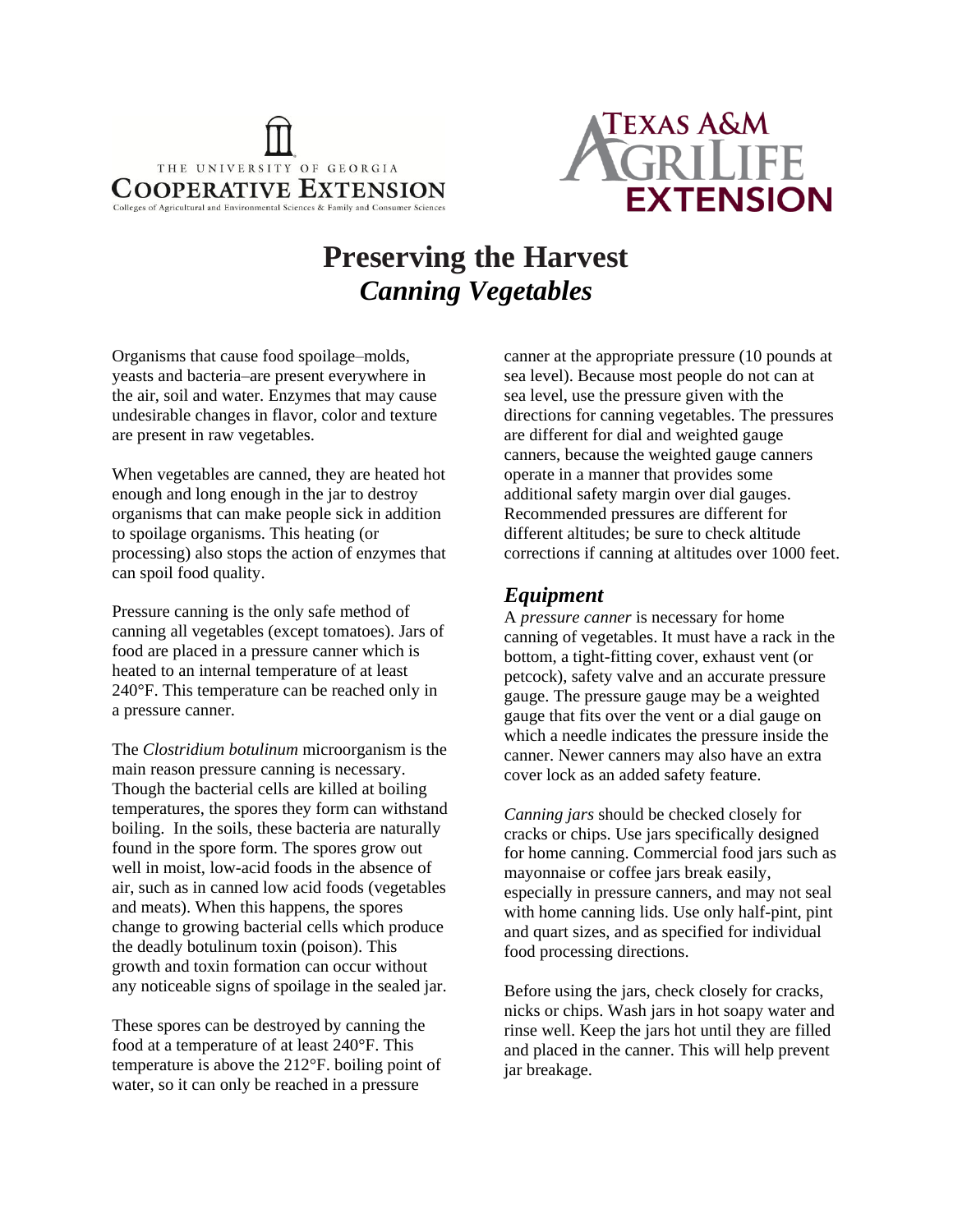*Two-piece metal canning lids* need to be prepared for use. The flat lids can be used only once for sealing new products, but the ring bands can be reused as long as they are in good condition. Pretreat the new flat lids as directed by the manufacturer. Do not reuse lids from commercially canned foods for home canning.



narrow metal screw band

metal lid with sealing compound

seals here

#### *Preparing the Vegetables*

Select only fresh, young, tender vegetables for canning. The sooner you can get them from the garden to the jar, the better. If you buy vegetables to can, try to get them from a nearby garden or farm market.

For ease of packing and even cooking, sort the vegetables for size and maturity. Wash all vegetables thoroughly, whether or not they will be peeled. Dirt contains some of the bacteria hardest to kill. Do not let vegetables soak; they may lose flavor and nutrients. Handle them gently to avoid bruising.

#### *Filling the Jars*

Vegetables may be packed raw into jars or preheated and packed hot. Read the directions for each vegetable to determine which method may

be used. If given a choice, the hot pack produces a higher quality product. Remember, have the jars hot to prevent breakage as they are filled.

**To raw pack -** Put raw vegetables into jars and cover with boiling water. Most raw vegetables (except for starchy ones) should be packed firmly into the jars. Starchy vegetables such as corn, peas and lima beans should be packed loosely, because they expand during processing.

**To hot pack -** Heat vegetables in water or steam before packing. See directions for specific vegetables. Then cover with the boiling cooking liquid. Pack the hot food loosely.

For either pack, use enough liquid to fill around the solid food in the jar and to cover the food. See directions for each vegetable for the correct amount of headspace to leave between the top of the food and the top of the jar. This headspace is important for obtaining a good seal.

Salt may be added to each jar, if desired. The salt is only for seasoning and does not help to preserve the food. If salt is used, canning salt is recommended to prevent the liquid from turning cloudy. Usually 1⁄2 teaspoon salt per pint is adequate.

# *Closing the Jars*

To remove any trapped air bubbles, slide a nonmetallic (eg., plastic) spatula between the food and the sides of the jar. Add more liquid if necessary to obtain the proper headspace. Wipe the jar rim with a clean damp paper towel to remove any food particles or liquids. Place the flat lid prepared according to the manufacturer's directions on the filled jar. Screw the metal ring band down fingertip tight.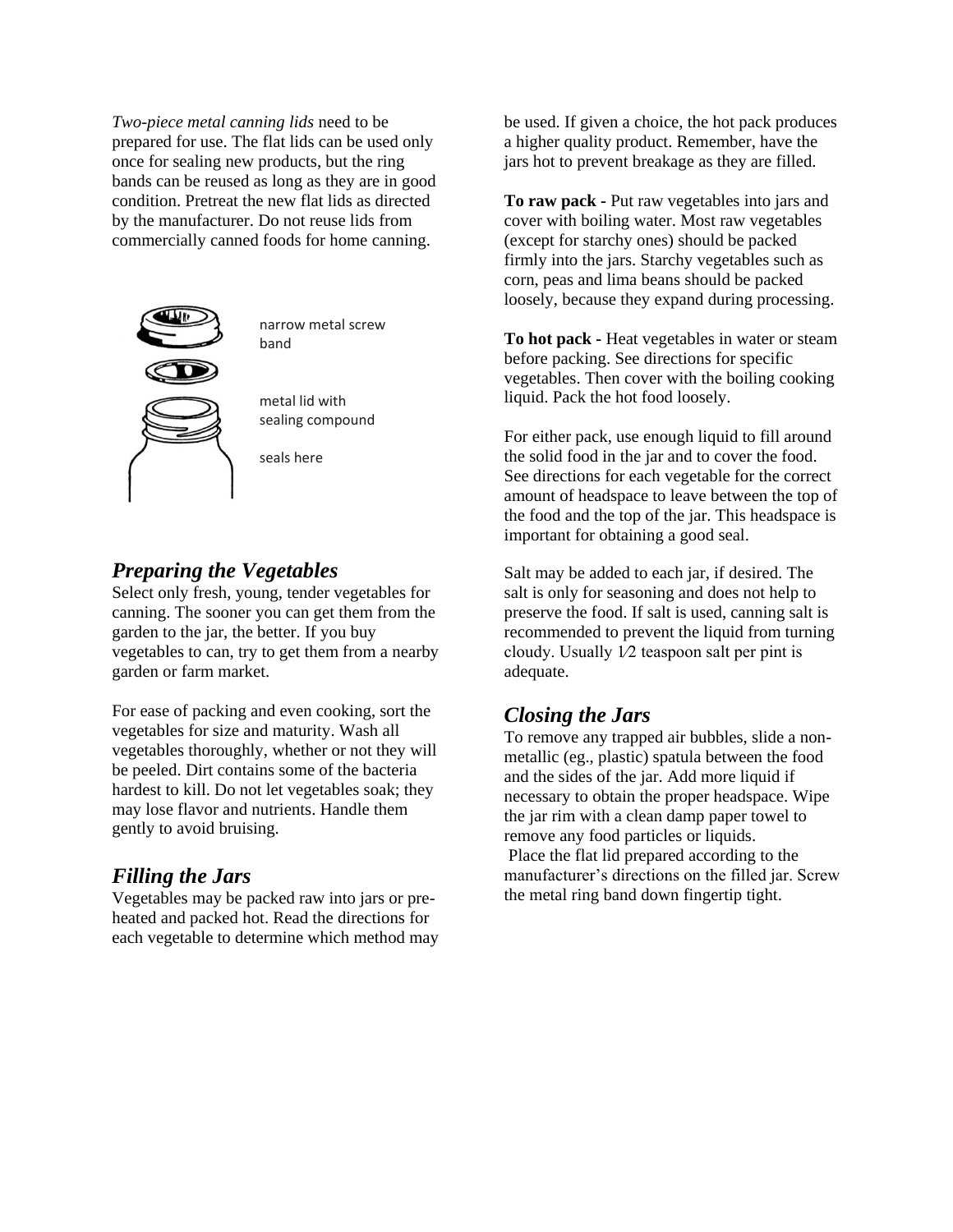### *Processing Vegetables*

Read the manufacturer's instructions on the use of your pressure canner. The following are general instructions:

- \* Place the rack in the bottom of your pressure canner. Preheat two to three inches of water in your canner. The water should be hot but not simmering if you are canning raw pack foods. For hot pack foods, the water should be simmering or 180°F.
- \* Using a canning jar lifter, place filled jars on a rack in the canner containing hot or simmering water. Make sure the jar lifter is securely positioned below the neck of the jar and ring band and keep the jar upright at all times. Tilting the jar could cause food or covering liquid to spill into the sealing area of the lid. Space the jars evenly around the canner.
- \* Fasten the canner lid securely. Leave the weight off the vent pipe or open the petcock.
- \* Turn heat to high so it boils and steam flows freely in a funnel shape from the open vent pipe. Let the steam escape (vent) continuously for 10 minutes with the heat on the high setting.
- \* Close the vent, using a weight, or close the petcock, depending on the type of canner. If you have a weighted gauge canner that has a

weight of varying pressures, be sure you are using the correct pressure setting. The canner will begin to pressurize.

- \* For a dial gauge canner, let the pressure rise quickly to eight pounds of pressure. Adjust the burner temperature down slightly and let the pressure continue to rise to the correct pressure. (If the burner was left on high, the pressure would be hard to regulate when the correct pressure is reached.)
- \* Start counting the processing time as soon as the pressure is reached. For weighted gauge canners, let the canner heat quickly at first and then reduce the heat slightly until the weight begins to rock gently or "jiggle" two or three times per minute, depending on the type of canner you have. Start counting the processing time as soon as the weight indicates the canner is at pressure, according to manufacturer's directions.
- \* Keep the pressure constant by regulating the heat under the canner. **Do not lower the pressure by opening the vent or lifting the weight.** Keep drafts from blowing on the canner. If the pressure ever drops below the recommended setting, bring the canner back to pressure and begin timing of the process over, from the beginning. This is important for the safety of the food.



Pressure Canners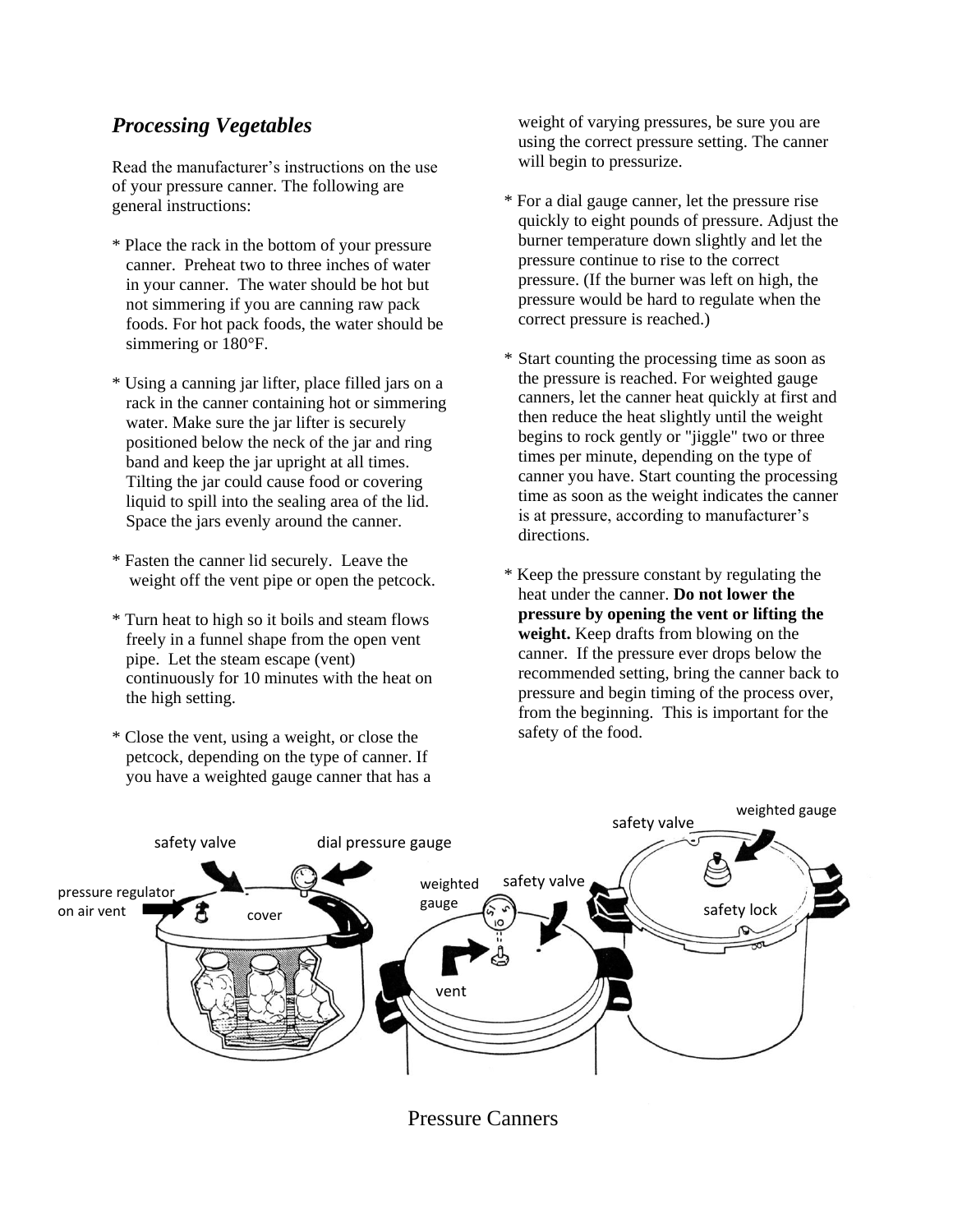- \* When processing time is completed, turn off the heat. The canner may be removed from the heat of the electric burner if possible to do so without causing jars to tilt. If the canner is too heavy, simply turn off the heat and leave it in place. It is not necessary to move a canner from a turned off gas burner.
- \* Let the pressure in the canner drop to zero through natural cooling. This can take 30 to 45 minutes in a 16-quart canner and nearly an hour for a 22-quart canner; the actual time will vary by the type of canner and the amount of hot food in the canner. Do not rush the cooling by setting the canner in water or by running cold water over the canner. Never lift the weight or open the vent to hasten the reduction of pressure.
- \* When the gauge on a dial gauge canner registers zero or when a gentle nudge to the weight on a weighted gauge canner does not produce steam or resistance, wait two minutes, and then open the vent or remove the weight. Wait ten more minutes and then open the canner. Unfasten the lid, and tilt it so the steam escapes away from your face. Do not leave the canner unopened to cool completely, or the food inside could begin to spoil and the canner could be difficult to open.
- \* Using a jar lifter, carefully remove the jars from the canner being careful not to tilt them. Carefully place the jars right side up on a rack or dry towels to prevent jars from breaking on contact with a cold surface. Leave at least one inch of space between jars during cooling.
- \* Allow the jars to cool undisturbed, away from drafts, for 12 to 24 hours. Do not tighten ring bands on the lids or push down on the center of the lid until the lid is completely cooled. Even if a popping sound is heard as lids seal, leave the jar and lid untouched until completely cool.

### *Day-After Canning Jobs*

Test the seal on the jar lids. Press flat metal lids at the center of the lid. They should be slightly concave and should not move. Ring bands should be removed from thoroughly cooled jars; wash and dry them so they will be in good condition after storing.

Wash food residue from the jars and rinse. Label sealed jars with contents and date.

Store the canned food in a cool, dry place. Stored properly, canned vegetables should retain their high quality for about one year.

Unsealed jars of foods need to be treated as fresh. The food can be eaten immediately, refrigerated, frozen or reprocessed. If you reprocess the food, the whole processing time must be repeated.

# *On Guard Against Spoilage*

Do not taste or use canned vegetables that show any signs of spoilage! Look closely at all jars before opening them. A bulging lid or leaking jar is a sign of spoilage. When you open the jar, look for other signs such as spurting liquid, an off odor or mold.

All spoiled canned foods should be discarded in a place where they will not be eaten by humans or pets. Spoiled low acid vegetables can contain botulism toxin. Also, if not properly processed, canned vegetables can contain botulism toxin without showing signs of spoilage. Vegetables are considered IMPROPERLY canned if any of the following are true:

- \* The food was NOT processed in a pressure canner.
- \* The gauge of the canner was INACCURATE.

\* Up-to-date researched processing times and pressures were NOT used for the size of jar, style of pack and kind of food being processed.

- \* Ingredients were added that were NOT in an approved recipe or the proportions of ingredients were CHANGED.
- \* The processing time and pressure were NOT correct for the altitude at which the food was canned.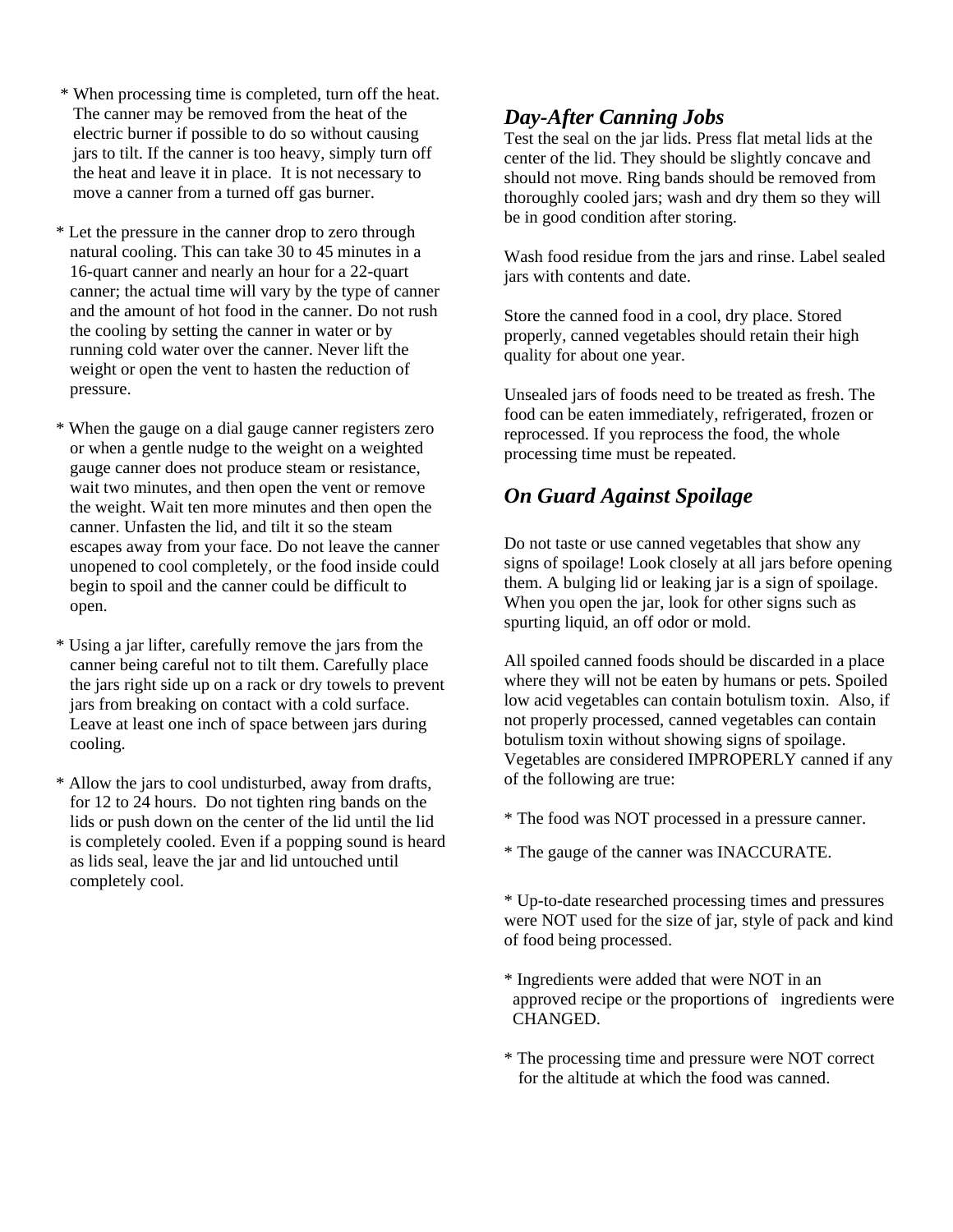Because improperly canned vegetables may contain botulism toxin without showing signs of spoilage, they should also be detoxified before being discarded if the seals are broken. Spoiled or suspect jars of vegetables that are still sealed should be wrapped securely in a heavy plastic garbage bag. Close and place the bag in trash or dispose in a nearby landfill. Be sure to discard in a manner so they will not be eaten by humans or pets. If the jars are unsealed or opened, they should be detoxified before discarding. Be extremely careful not to splash or come in contact with the suspect food or any liquid. Contact with botulinum toxin can be fatal whether it is ingested or enters through the skin. Wear disposable rubber or heavy plastic gloves. To detoxify these products, place the  $jar(s)$  with  $lid(s)$  on their sides in a large stockpot or boiling water canner. Wash your hands and gloves thoroughly. Carefully add water to the pot, avoiding splashing, being sure that the water completely covers the jars with at least 1-inch of water above them. Heat the water to a vigorous boil and boil for 30 minutes. Cool and discard all contents, although the jar may be re-used if desired and care is exercised in cleaning it up.

Surfaces that come in contact with spoiled or questionable canned vegetables or their liquid should also be cleaned up, taking care to avoid contact with suspect foods or liquids. Wear rubber or heavy plastic gloves while cleaning up. A freshly made solution of 1 part unscented liquid household chlorine bleach (5 to 6% sodium hypochlorite) to 5 parts clean water should be used to treat work surfaces, water faucet and handles, equipment, or other items, including can openers and clothing, that may have come in contact with suspect food or liquid. Spray or wet contaminated surfaces with this bleach solution and let stand for 30 minutes. Wearing gloves, wipe up treated spills with paper towels, being careful to minimize the spread of contamination. Dispose of these paper towels be placing them in a plastic bag before putting them in the trash. Next, apply the bleach solution to all surfaces, let stand for 30 minutes and rinse. As a last step, thoroughly wash all detoxified countertops, containers, and other surfaces. Discard gloves when the cleaning process is complete. (Note: Bleach is an irritant itself and should not be inhaled or allowed to come in contact with the skin.)

# **Directions for Canning Vegetables** \_\_\_\_\_\_\_\_\_\_\_\_\_\_\_\_\_\_\_\_\_\_\_\_\_\_\_\_\_\_\_\_\_\_\_\_\_\_\_\_\_\_

**Caution! Altitude Adjustments: The processing times and pressures given here are those recommended by the U.S. Department of Agriculture. DO NOT DECREASE the processing times or pressures given. At varying altitudes, the PROCESSING TIMES STAY THE SAME, but you must make the following adjustments:**

**In a Dial Gauge Pressure Canner**

- **\* At altitudes of 0 - 2000 feet, process at 11 pounds pressure.**
- **\* At altitudes of 2001 - 4000 feet, process at 12 pounds pressure.**
- **\* At altitudes of 4001 - 6000 feet, process at 13 pounds pressure.**
- **\* At altitudes of 6001 - 8000 feet, process at 14 pounds pressure.**

**In a Weighted Gauge Pressure Canner**

- **\* At altitudes of 0 - 1000 feet, process at 10 pounds pressure.**
- **\* At altitudes above 1000 feet, process at 15 pounds pressure.**

**There are NO safe boiling water processing times for any of the vegetables in this publication.**

| <b>Vegetable</b>    | Pack | <b>Preparation</b>                                               | <b>Processing Time</b><br>(Minutes) |    |
|---------------------|------|------------------------------------------------------------------|-------------------------------------|----|
| <b>Beans: Green</b> | Hot  | Wash; trim ends. Leave whole or break or cut into 1              | Pints                               | 20 |
| Snap, Wax,          |      | inch pieces. Cover beans with boiling water and boil             | Quarts                              | 25 |
| <b>Italian</b>      |      | 5 minutes. Pack hot beans into hot jars, leaving 1-inch          |                                     |    |
|                     |      | headspace. If desired, add $\frac{1}{2}$ teaspoon salt per pint. |                                     |    |
|                     |      | Fill jar to 1 inch from top with boiling cooking liquid.         |                                     |    |
|                     |      | Wash; trim ends. Leave whole or break or cut into 1              |                                     |    |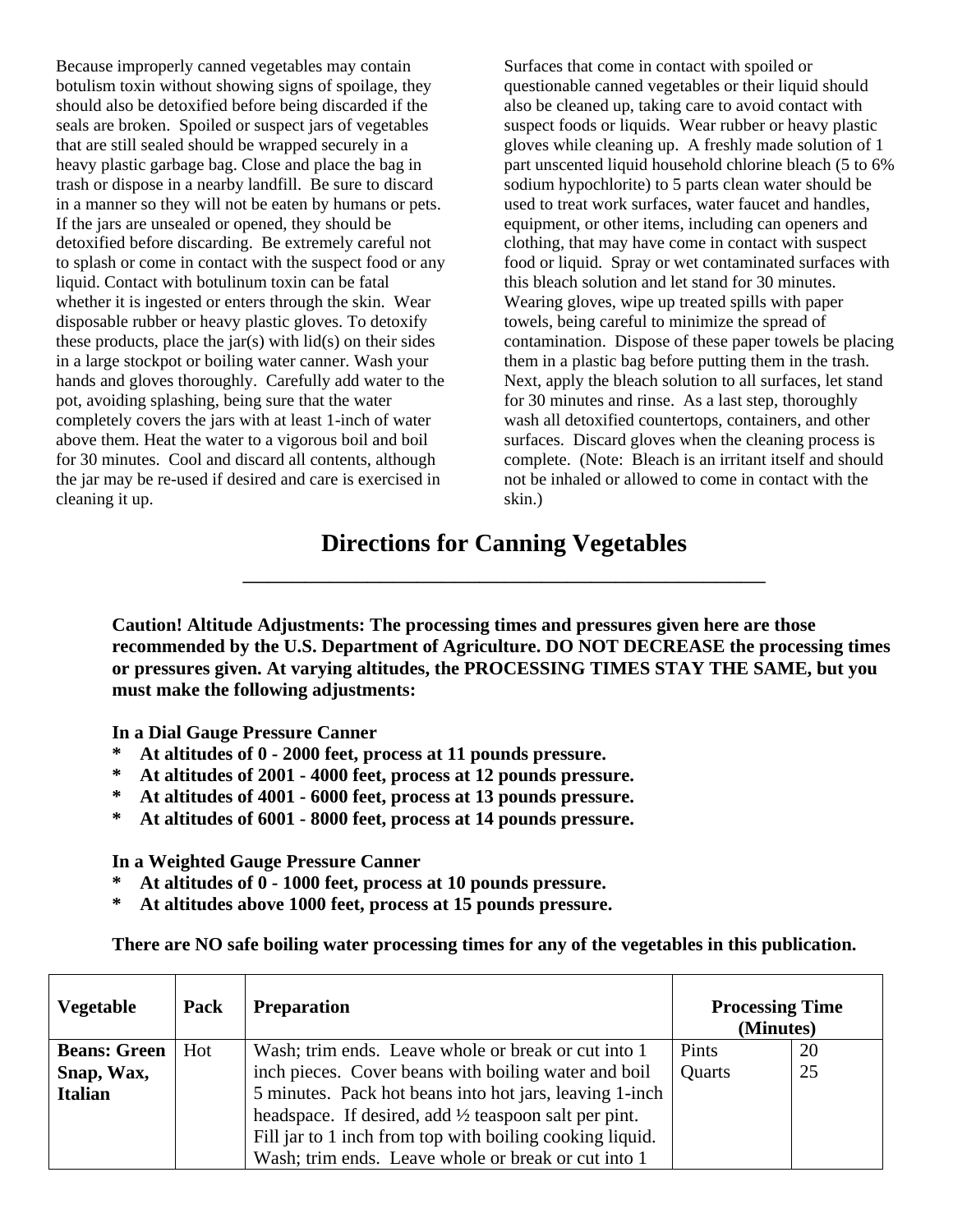|                    | Raw | inch pieces. Pack beans tightly into hot jars, leaving 1                        |        |    |
|--------------------|-----|---------------------------------------------------------------------------------|--------|----|
|                    |     | inch headspace. If desired, add 1/2 teaspoon salt per                           | Pints  | 20 |
|                    |     | pint. Fill jar to 1 inch from top with boiling water.                           | Quarts | 25 |
| Beans: Lima,       | Hot | Shell and wash young tender beans. Cover beans with                             | Pints  | 40 |
| <b>Butter, Soy</b> |     | boiling water; bring to a boil and boil 3 minutes. Pack                         | Quarts | 50 |
|                    |     | hot beans loosely in hot jars, leaving 1-inch                                   |        |    |
|                    |     | headspace. If desired, add $\frac{1}{2}$ teaspoon salt per pint.                |        |    |
|                    |     | Fill jar to 1 inch from top with boiling cooking liquid.                        |        |    |
|                    |     |                                                                                 |        |    |
|                    | Raw | Shell and wash young tender beans. Pack beans                                   | Pints  | 40 |
|                    |     | loosely in hot jars, leaving 1-inch headspace for pints.                        | Quarts | 50 |
|                    |     | For quarts, leave $1 \frac{1}{2}$ inches if beans are small; $1 \frac{1}{4}$ if |        |    |
|                    |     | large. If desired, add $\frac{1}{2}$ teaspoon salt per pint. Fill jar           |        |    |
|                    |     | with boiling water, again leaving 1-inch headspace.                             |        |    |
|                    |     |                                                                                 |        |    |
| <b>Beets</b>       | Hot | Cut off tops leaving 1 inch of stem and tap root.                               | Pints  | 30 |
|                    |     | Wash. Cover with boiling water; boil until skins slip                           | Quarts | 35 |
|                    |     | easily $-15$ to 25 minutes, according to size. Skin, trim                       |        |    |
|                    |     | tap root and stem. Can baby beets whole; cut medium                             |        |    |
|                    |     | and large beets in $\frac{1}{2}$ inch cubes or slices. Halve or                 |        |    |
|                    |     | quarter large slices. Pack hot beets into hot jars                              |        |    |
|                    |     | leaving 1-inch headspace. If desired, add 1/2 teaspoon                          |        |    |
|                    |     | salt per pint. Fill to 1 inch from top with boiling                             |        |    |
|                    |     | water.                                                                          |        |    |
|                    |     |                                                                                 |        |    |
| <b>Carrots</b>     | Hot | Wash, peel and re-wash carrots. Baby carrots can be                             | Pints  | 25 |
|                    |     | left whole; slice or dice larger ones. Cover with                               | Quarts | 30 |
|                    |     | boiling water, bring to a boil, boil 5 minutes. Pack                            |        |    |
|                    |     | hot carrots into jars, leaving 1-inch headspace. If                             |        |    |
|                    |     | desired, add 1/2 teaspoon salt per pint. Fill 1 inch from                       |        |    |
|                    |     | top with boiling cooking liquid.                                                |        |    |
|                    | Raw | Wash, peel and re-wash carrots. Baby carrots can be                             | Pints  | 25 |
|                    |     | left whole; slice or dice larger ones. Pack carrots                             | Quarts | 30 |
|                    |     | tightly into hot jars, leaving 1-inch headspace. If                             |        |    |
|                    |     | desired, add $\frac{1}{2}$ teaspoon salt per pint. Fill to 1 inch               |        |    |
|                    |     | from top with boiling water.                                                    |        |    |
|                    |     |                                                                                 |        |    |
| Corn:              | Hot | Shuck, silk and wash corn. Blanch ears 4 minutes in                             | Pints  | 85 |
| Cream-Style        |     | boiling water. Cut from cob at about center of kernel;                          |        |    |
| (use pint jars)    |     | scrape cobs. Add 1 cup boiling water to each 2 cups                             |        |    |
| only)              |     | of corn. Boil 3 minutes. Pack hot corn into jars,                               |        |    |
|                    |     | leaving 1-inch headspace. If desired add 1 teaspoon                             |        |    |
|                    |     | salt per pint.                                                                  |        |    |
| <b>Corn: Whole</b> |     | Note: Some sweet corn varieties will turn very dark                             |        |    |
| <b>Kernel</b>      |     | after canning. Do not reduce the processing time or                             |        |    |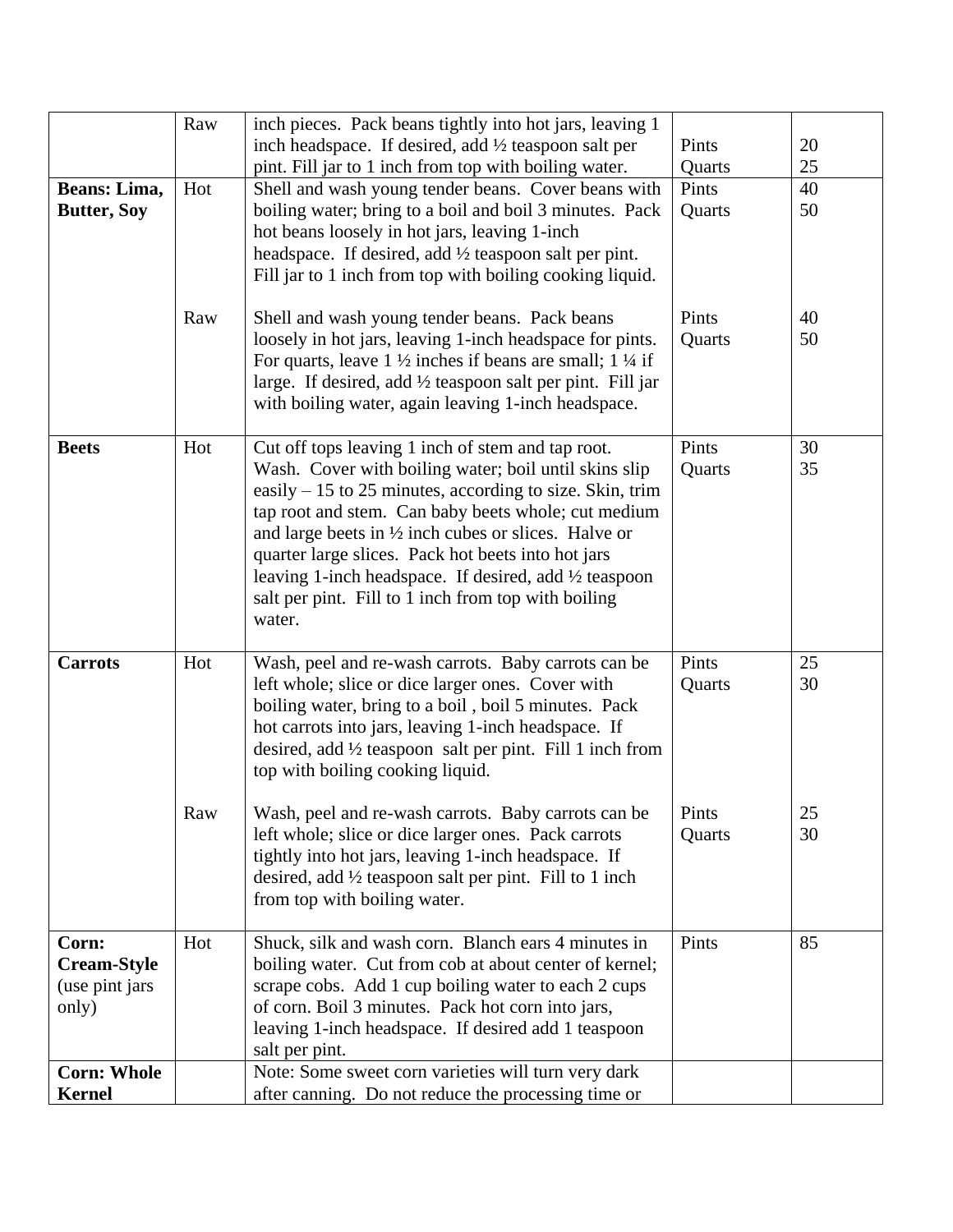|                                                         |     | pressure. Ask your seed company or farmer if the<br>corn you have is a variety recommended for canning.                                                                                                                                                                                                                                                                                                                                                                                                                                                                                                         |                 |          |
|---------------------------------------------------------|-----|-----------------------------------------------------------------------------------------------------------------------------------------------------------------------------------------------------------------------------------------------------------------------------------------------------------------------------------------------------------------------------------------------------------------------------------------------------------------------------------------------------------------------------------------------------------------------------------------------------------------|-----------------|----------|
|                                                         | Hot | Shuck, silk and wash corn. Blanch 3 minutes in<br>boiling water. Cut from cob at about 2/3's depth of<br>kernel. Do not scrape cobs. Add 1 cup boiling water<br>to each 4 cups of corn and bring to a boil. Simmer 5<br>minutes. Pack hot corn into jars, leaving 1-inch<br>headspace. If desired, add $\frac{1}{2}$ teaspoon salt per pint.<br>Fill jar to 1 inch from top with boiling cooking liquid.                                                                                                                                                                                                        | Pints<br>Quarts | 55<br>85 |
|                                                         | Raw | Shuck, silk and wash corn. Blanch 3 minutes in<br>boiling water. Cut from at about 2/3's depth of kernel.<br>Do not scrape cobs. Pack corn into hot jars, leaving 1-<br>inch headspace. If desired, add $\frac{1}{2}$ teaspoon salt per<br>pint. Fill to 1 inch from top with boiling water.                                                                                                                                                                                                                                                                                                                    | Pints<br>Quarts | 55<br>85 |
| <b>Greens:</b><br>Spinach,<br>Turnip,<br><b>Mustard</b> | Hot | Wash thoroughly and cut out tough stems. Blanch 1<br>pound of greens at a time, until well wilted (about 3 to<br>5 minutes). Pack hot greens loosely into hot jars,<br>leaving 1-inch headspace. If desired, add $\frac{1}{2}$ teaspoon<br>salt per pint. Fill jar to 1 inch from top with boiling<br>cooking liquid.                                                                                                                                                                                                                                                                                           | Pints<br>Quarts | 70<br>90 |
| <b>Mixed</b><br><b>Vegetables</b>                       | Hot | Select your favorite mixture of vegetables, except<br>leafy greens, dried beans, cream-style corn, winter<br>squash or sweet potatoes. (Equal portions of carrots,<br>whole kernel sweet corn, green beans, lima beans,<br>tomatoes and diced zucchini make a good mix).<br>Prepare each vegetable as for canning and cut into the<br>desired sizes. Mix together, cover with boiling water<br>and bring back to a boil. Boil 5 minutes. Pack hot<br>vegetables into jars, leaving 1-inch headspace. Add 1/2<br>teaspoon salt to each pint jar, if desired. Fill jar to 1<br>inch from top with boiling liquid. | Pints<br>Quarts | 75<br>90 |
| Okra                                                    | Hot | Wash and trim pods. Cut in 1 inch pieces or leave<br>whole. Pre-cook okra for 2 minutes in boiling water.<br>Drain. Pack into hot jars, leaving 1-inch headspace.<br>If desired, add $\frac{1}{2}$ teaspoon salt per pint. Fill to 1 inch<br>from top with boiling water.                                                                                                                                                                                                                                                                                                                                       | Pints<br>Quarts | 25<br>40 |
| Peas:<br>Blackeye,<br>Crowder,<br><b>Field</b>          | Hot | Shell and wash peas. Cover peas with boiling water;<br>boil 3 minutes. Pack hot into jars, leaving 1-inch<br>headspace for pints, $1 \frac{1}{2}$ inch for quarts. If desired,<br>add $\frac{1}{2}$ teaspoon salt per pint. Fill jar with boiling<br>cooking liquid, leaving 1-inch headspace.                                                                                                                                                                                                                                                                                                                  | Pints<br>Quarts | 40<br>50 |
|                                                         | Raw | Shell and wash peas. Pack loosely in hot jars, leaving                                                                                                                                                                                                                                                                                                                                                                                                                                                                                                                                                          |                 |          |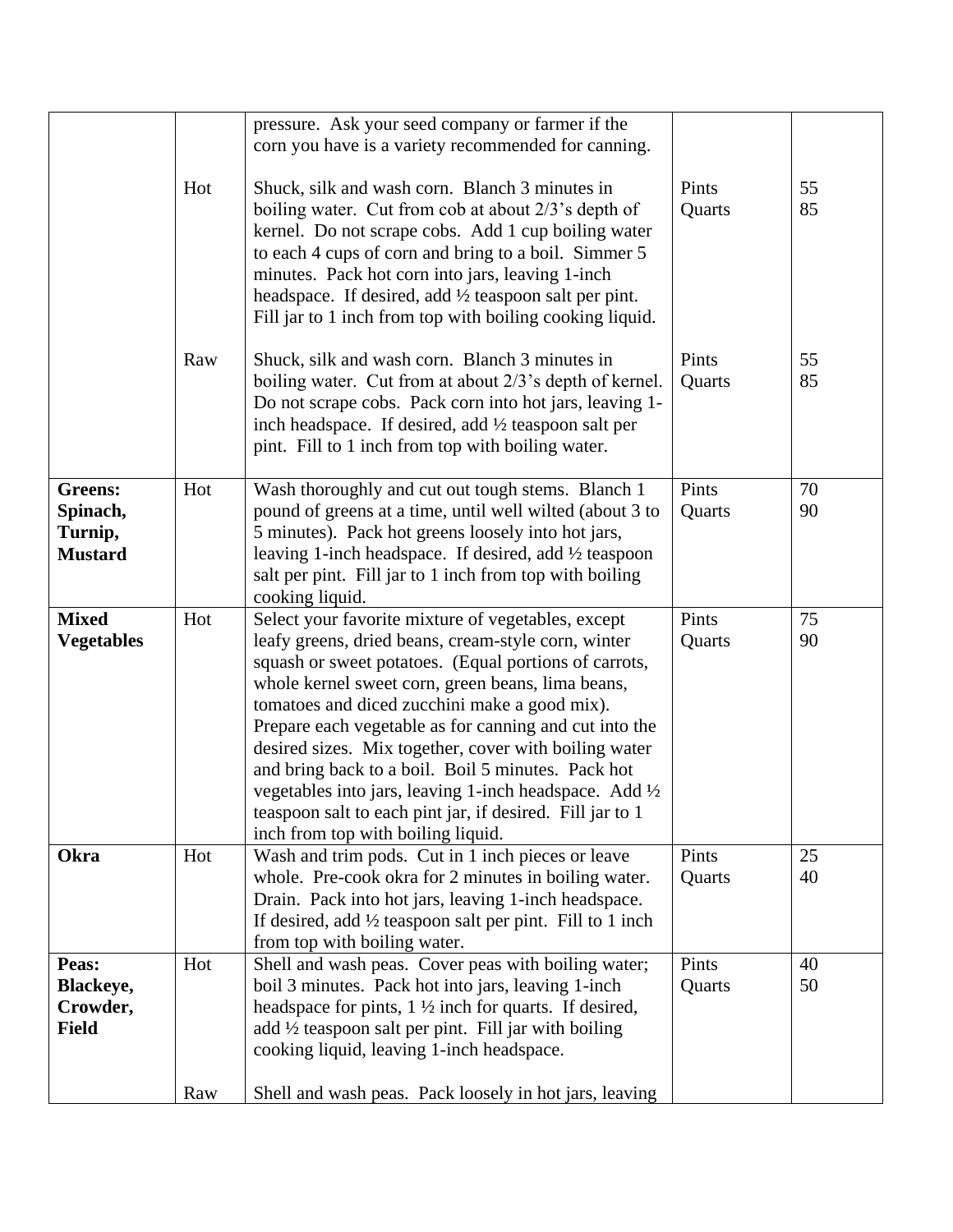|                                                                                                |     | 1-inch headspace for pints, $1\frac{1}{2}$ inches for quarts. Do<br>not shake or press down. If desired, add 1/2 teaspoon<br>of salt per pint. Fill jar with boiling water, leaving 1-<br>inch headspace.                                                                                                                                                                                                                                                                                                                                                          |                 |          |
|------------------------------------------------------------------------------------------------|-----|--------------------------------------------------------------------------------------------------------------------------------------------------------------------------------------------------------------------------------------------------------------------------------------------------------------------------------------------------------------------------------------------------------------------------------------------------------------------------------------------------------------------------------------------------------------------|-----------------|----------|
| Peas: Green<br>or English                                                                      | Hot | Shell and wash peas. Cover with water and bring to a<br>boil. Boil 2 minutes. Pack hot into hot jars, leaving 1-<br>inch headspace. If desired, add $\frac{1}{2}$ teaspoon salt per<br>pint. Fill jar to 1 inch from top with boiling cooking<br>liquid.                                                                                                                                                                                                                                                                                                           | Pints<br>Quarts | 40<br>40 |
|                                                                                                | Raw | Shell and wash peas. Pack into hot jars, leaving 1-<br>inch headspace. Do not shake or press down. If<br>desired, add $\frac{1}{2}$ teaspoon salt per pint. Fill to 1 inch<br>from top with boiling water.                                                                                                                                                                                                                                                                                                                                                         | Pints<br>Quarts | 40<br>40 |
| <b>Potatoes:</b><br>White                                                                      | Hot | Select small or medium-size potatoes. For packing<br>whole, choose potatoes 1 to 2 inches in diameter.<br>Wash; pare, cut potatoes into $\frac{1}{2}$ inch cubes, if desired.<br>Place cubes in solution of 1 teaspoon (3000 mg)<br>ascorbic acid and 1 gallon of water to prevent<br>darkening. Drain. Cook whole potatoes for 10<br>minutes, cubes for 2 minutes in boiling water. Drain.<br>Pack hot into hot jars, leaving 1-inch headspace. If<br>desired, add $\frac{1}{2}$ teaspoon salt per pint. Fill jar to 1 inch<br>from top with fresh boiling water. | Pints<br>Quarts | 35<br>40 |
| <b>Pumpkin:</b><br><b>Cubed</b> (It is<br>not safe to can<br>strained or<br>mashed<br>pumpkin) | Hot | Wash pumpkin, remove seeds and pare. Cut into 1<br>inch cubes. Add to a saucepot of boiling water, boil 2<br>minutes. Pack hot cubes into hot jars, leaving 1-inch<br>headspace. If desired, add $\frac{1}{2}$ teaspoon salt per pint.<br>Fill jar to 1 inch from top with boiling cooking liquid.                                                                                                                                                                                                                                                                 | Pints<br>Quarts | 55<br>90 |
| Squash:<br><b>Winter</b><br>(Acorn,<br>Butternut,<br>Golden<br>Delicious,<br>Hubbard,<br>etc.) |     | Follow preparation procedures and processing times<br>for cubed pumpkin. DO NOT CAN spaghetti squash.<br>Its flesh does not stay cubed during processing.<br>Spaghetti squash can be frozen.                                                                                                                                                                                                                                                                                                                                                                       |                 |          |
| <b>Sweet</b><br><b>Potatoes</b>                                                                | Hot | Wash small or medium potatoes; boil or steam until<br>partially soft (15 to 20 minutes). Cool slightly and<br>remove skins. Cut medium potatoes, if needed, so that<br>pieces are uniform in size. Pack hot potatoes in hot                                                                                                                                                                                                                                                                                                                                        | Pints<br>Quarts | 65<br>90 |